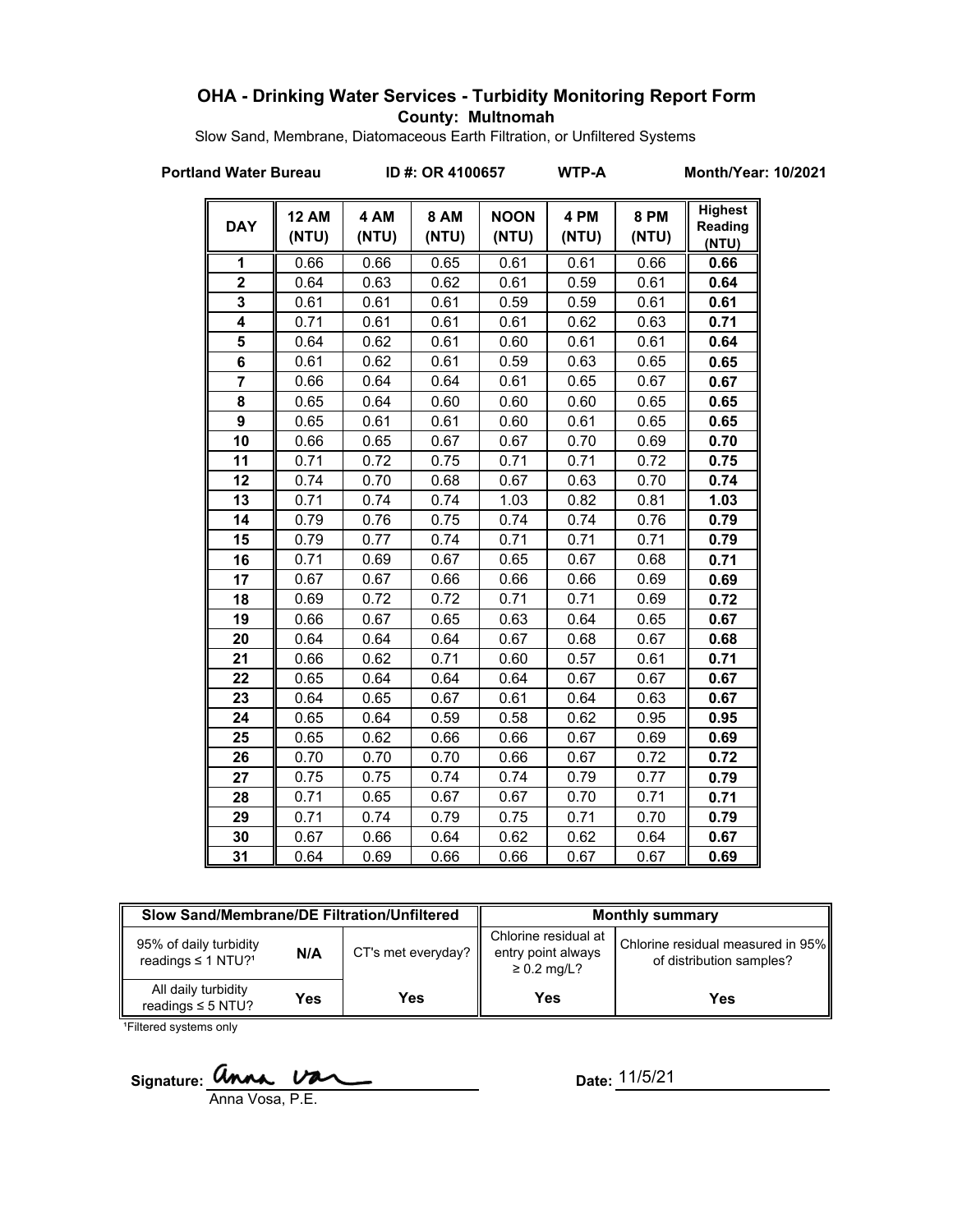## **OHA - Drinking Water Services**

### **Surface Water Quality Data Conduit 2**

Portland Water Bureau **ID#: OR 4100657** WTP-A Month/Year: 10/2021

|             | Peak          | <b>Minimum</b>      |                |               |             |      |               |                | Min. Hourly          |
|-------------|---------------|---------------------|----------------|---------------|-------------|------|---------------|----------------|----------------------|
| Date /      | <b>Hourly</b> | <b>Hourly</b>       | <b>Contact</b> | <b>Actual</b> | <b>Temp</b> | pH   | Req'd         | CT Met?        | <b>Average Total</b> |
| <b>Time</b> | <b>Flow</b>   | <b>Average Free</b> | Time (T)       | <b>CT</b>     |             |      | <b>CT</b>     |                | <b>Chlorine at</b>   |
|             |               | Chlorine (C)        |                |               |             |      |               |                | <b>First User</b>    |
|             | <b>MGD</b>    | ppm or mg/L         | min.           | $C \times T$  | $^{\circ}C$ |      | <b>Tables</b> | Y/N            | ppm or mg/L          |
| 1/7         | 23.67         | 2.47                | 269.7          | 667.3         | 16.6        | 6.76 | 72.2          | Y              | 2.20                 |
| 2/6         | 23.62         | 2.51                | 270.3          | 677.4         | 16.6        | 6.75 | 75.3          | Υ              | 2.29                 |
| 3/8         | 23.61         | 2.50                | 270.8          | 676.3         | 16.5        | 6.74 | 71.0          | $\overline{Y}$ | 2.28                 |
| 4/9         | 23.58         | 2.50                | 271.4          | 679.8         | 16.4        | 6.75 | 75.4          | Y              | 2.39                 |
| 5/17        | 23.52         | 2.52                | 271.8          | 684.2         | 16.4        | 6.77 | 75.5          | Y              | 2.42                 |
| 6/21        | 23.56         | 2.51                | 270.8          | 678.9         | 16.2        | 6.77 | 75.9          | Y              | 2.38                 |
| 7/21        | 23.72         | 2.55                | 268.3          | 683.2         | 16.0        | 6.77 | 74.6          | $\overline{Y}$ | 2.44                 |
| 8/6         | 23.81         | 2.39                | 267.0          | 637.7         | 16.0        | 6.77 | 75.5          | $\overline{Y}$ | 2.44                 |
| 9/6         | 23.61         | 2.48                | 271.0          | 671.5         | 15.9        | 6.78 | 76.5          | $\overline{Y}$ | 2.40                 |
| 10/6        | 23.60         | 2.46                | 270.9          | 667.2         | 15.7        | 6.77 | 77.0          | $\overline{Y}$ | 2.36                 |
| 11/8        | 23.58         | 2.47                | 270.8          | 669.6         | 15.4        | 6.77 | 76.4          | $\overline{Y}$ | 2.40                 |
| 12/13       | 23.79         | 2.51                | 268.7          | 675.5         | 15.2        | 6.78 | 79.8          | $\overline{Y}$ | 2.45                 |
| 13/13       | 25.45         | 2.43                | 252.4          | 614.4         | 15.0        | 6.79 | 85.2          | $\overline{Y}$ | 2.37                 |
| 14/9        | 25.42         | 2.54                | 252.5          | 640.9         | 14.8        | 6.68 | 82.4          | $\overline{Y}$ | 2.48                 |
| 15/6        | 22.85         | 2.53                | 278.8          | 704.8         | 14.6        | 6.69 | 83.3          | Y              | 2.44                 |
| 16/8        | 22.86         | 2.54                | 278.7          | 707.2         | 14.5        | 6.70 | 83.0          | $\overline{Y}$ | 2.48                 |
| 17/9        | 22.93         | 2.53                | 277.8          | 702.1         | 14.4        | 6.70 | 83.8          | $\overline{Y}$ | 2.44                 |
| 18 / 19     | 22.92         | 2.50                | 277.7          | 695.5         | 14.2        | 6.70 | 85.6          | $\overline{Y}$ | 2.42                 |
| 19/8        | 22.91         | 2.51                | 277.9          | 698.0         | 14.2        | 6.72 | 85.5          | $\overline{Y}$ | 2.43                 |
| 20/21       | 23.25         | 2.49                | 272.9          | 679.5         | 14.0        | 6.70 | 78.6          | $\overline{Y}$ | 2.43                 |
| 21/6        | 23.26         | 2.49                | 273.1          | 679.9         | 14.0        | 6.71 | 86.2          | $\overline{Y}$ | 2.44                 |
| 22/9        | 23.42         | 2.50                | 272.2          | 681.5         | 13.8        | 6.70 | 93.8          | Υ              | 2.45                 |
| 23/16       | 23.30         | 2.54                | 273.2          | 693.6         | 13.7        | 6.70 | 91.2          | $\overline{Y}$ | 2.46                 |
| 24 / 15     | 23.39         | 2.45                | 272.1          | 667.9         | 13.5        | 6.72 | 89.3          | Y              | 2.42                 |
| 25/21       | 23.25         | 2.54                | 273.6          | 694.3         | 13.1        | 6.69 | 91.1          | Y              | 2.46                 |
| 26/6        | 23.27         | 2.56                | 273.6          | 701.2         | 13.1        | 6.68 | 88.7          | $\overline{Y}$ | 2.46                 |
| 27/20       | 23.54         | 2.51                | 270.1          | 678.4         | 12.8        | 6.67 | 99.8          | Y              | 2.46                 |
| 28/21       | 23.01         | 2.53                | 272.8          | 689.9         | 12.6        | 6.67 | 98.4          | $\overline{Y}$ | 2.41                 |
| 29 / 22     | 25.05         | 2.44                | 270.9          | 659.7         | 12.5        | 6.65 | 96.0          | Y              | 2.36                 |
| 30/19       | 25.60         | 2.58                | 269.3          | 695.8         | 12.5        | 6.70 | 95.2          | $\overline{Y}$ | 2.53                 |
| 31/6        | 25.60         | 2.43                | 269.2          | 654.6         | 12.3        | 6.71 | 98.7          | Y              | 2.48                 |

#### **Notes for Conduit 2 (C2):**

October 1 to 31, 2021: Conduit 2 out of service from Headworks to Hudsons Intertie; Conduit 4 feeding Conduit 2 at Hudsons Intertie, Conduit 2 in service from Hudsons through Lusted and on to town.

Signature: **UNAA.** UNAA USA COMPOSED AT Date:

Anna Vosa, P.E., Water Quality Engineer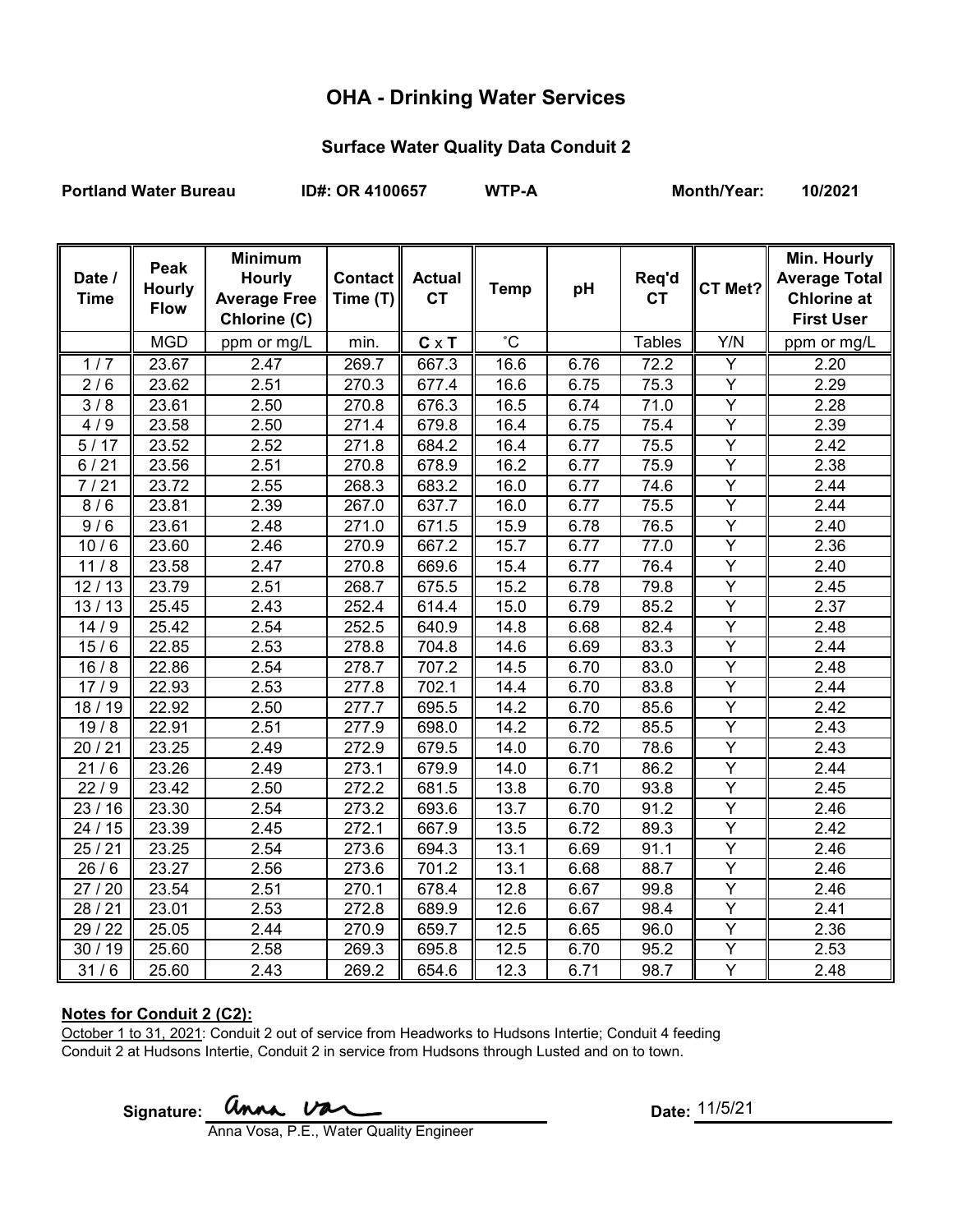## **OHA - Drinking Water Services**

### **Surface Water Quality Data Conduit 3**

Portland Water Bureau **ID#: OR 4100657** WTP-A Month/Year: 10/2021

| Date /<br><b>Time</b> | Peak<br><b>Hourly</b><br><b>Flow</b> | <b>Minimum</b><br><b>Hourly</b><br><b>Average Free</b><br>Chlorine (C) | Contact<br>Time (T) | <b>Actual</b><br><b>CT</b> | <b>Temp</b> | pH   | Req'd<br><b>CT</b> | CT Met?        | Min. Hourly<br><b>Average Total</b><br><b>Chlorine at</b><br><b>First User</b> |
|-----------------------|--------------------------------------|------------------------------------------------------------------------|---------------------|----------------------------|-------------|------|--------------------|----------------|--------------------------------------------------------------------------------|
|                       | <b>MGD</b>                           | ppm or mg/L                                                            | min.                | $C \times T$               | $^{\circ}C$ |      | <b>Tables</b>      | Y/N            | ppm or mg/L                                                                    |
| 1/2                   | 33.29                                | 2.47                                                                   | 294.3               | 727.4                      | 16.6        | 6.76 | 72.3               | Ÿ              | 2.38                                                                           |
| 2/3                   | 33.21                                | 2.52                                                                   | 295.2               | 744.0                      | 16.6        | 6.75 | 74.9               | $\overline{Y}$ | 2.38                                                                           |
| 3/2                   | 33.15                                | 2.49                                                                   | 295.8               | 737.4                      | 16.5        | 6.75 | 71.2               | $\overline{Y}$ | 2.36                                                                           |
| 4/0                   | 33.08                                | 2.50                                                                   | 296.5               | 740.0                      | 16.4        | 6.75 | 71.2               | $\overline{Y}$ | 2.36                                                                           |
| 5/20                  | 33.03                                | 2.49                                                                   | 296.8               | 739.4                      | 16.4        | 6.75 | 71.4               | $\overline{Y}$ | 2.33                                                                           |
| 6/23                  | 39.56                                | 2.48                                                                   | 247.1               | 612.1                      | 16.2        | 6.75 | 72.0               | Υ              | 2.33                                                                           |
| 7/2                   | 43.91                                | 2.49                                                                   | 223.4               | 555.3                      | 16.0        | 6.76 | 71.8               | $\overline{Y}$ | 2.44                                                                           |
| 8/0                   | 38.99                                | 2.38                                                                   | 251.5               | 599.3                      | 16.0        | 6.76 | 75.5               | Y              | 2.44                                                                           |
| $\overline{9/0}$      | 33.63                                | 2.50                                                                   | 291.5               | 727.6                      | 15.9        | 6.77 | 75.5               | $\overline{Y}$ | 2.41                                                                           |
| 10/16                 | 29.22                                | 2.49                                                                   | 335.4               | 836.0                      | 15.7        | 6.76 | 75.4               | Y              | 2.39                                                                           |
| 11/16                 | 29.24                                | 2.53                                                                   | 335.2               | 849.3                      | 15.4        | 6.76 | 78.3               | $\overline{Y}$ | 2.44                                                                           |
| 12/10                 | 34.52                                | 2.56                                                                   | 284.1               | 727.5                      | 15.2        | 6.76 | 77.5               | $\overline{Y}$ | 2.46                                                                           |
| 13/23                 | 36.50                                | 2.54                                                                   | 268.8               | 682.6                      | 15.0        | 6.68 | 82.2               | Y              | 2.45                                                                           |
| 14/3                  | 36.51                                | 2.53                                                                   | 268.7               | 679.5                      | 14.8        | 6.68 | 83.0               | $\overline{Y}$ | 2.45                                                                           |
| 15/8                  | 36.50                                | 2.51                                                                   | 268.7               | 674.9                      | 14.6        | 6.69 | 84.9               | $\overline{Y}$ | 2.45                                                                           |
| 16/3                  | 30.98                                | 2.49                                                                   | 316.5               | 789.2                      | 14.5        | 6.70 | 78.4               | $\overline{Y}$ | 2.38                                                                           |
| 17/7                  | 26.42                                | 2.51                                                                   | 370.8               | 929.9                      | 14.4        | 6.69 | 85.2               | $\overline{Y}$ | 2.42                                                                           |
| 18/15                 | 26.45                                | 2.49                                                                   | 370.7               | 923.9                      | 14.2        | 6.68 | 78.1               | $\overline{Y}$ | 2.44                                                                           |
| 19/10                 | 26.45                                | 2.50                                                                   | 370.9               | 928.6                      | 14.2        | 6.70 | 85.9               | Y              | 2.46                                                                           |
| 20/23                 | 26.86                                | 2.51                                                                   | 364.5               | 914.4                      | 14.0        | 6.69 | 85.0               | $\overline{Y}$ | 2.46                                                                           |
| 21/0                  | 26.83                                | 2.49                                                                   | 365.2               | 910.6                      | 14.0        | 6.70 | 86.3               | $\overline{Y}$ | 2.43                                                                           |
| 22/16                 | 31.28                                | 2.50                                                                   | 313.5               | 785.4                      | 13.8        | 6.71 | 93.8               | Υ              | 2.40                                                                           |
| 23/22                 | 35.97                                | 2.52                                                                   | 272.5               | 687.7                      | 13.7        | 6.70 | 92.2               | $\overline{Y}$ | 2.43                                                                           |
| 24/14                 | 36.16                                | 2.48                                                                   | 271.3               | 672.0                      | 13.5        | 6.72 | 87.5               | Y              | 2.44                                                                           |
| 25/1                  | 35.98                                | 2.52                                                                   | 272.7               | 685.8                      | 13.1        | 6.70 | 92.9               | $\overline{Y}$ | 2.45                                                                           |
| 26/0                  | 30.74                                | 2.49                                                                   | 319.0               | 793.0                      | 13.1        | 6.68 | 86.3               | $\overline{Y}$ | 2.39                                                                           |
| 27 / 19               | 25.58                                | 2.47                                                                   | 383.8               | 949.0                      | 12.8        | 6.65 | 93.3               | Y              | 2.37                                                                           |
| 28/0                  | 25.51                                | 2.47                                                                   | 384.7               | 948.6                      | 12.6        | 6.61 | 92.2               | $\overline{Y}$ | 2.40                                                                           |
| 29 / 22               | 35.13                                | 2.41                                                                   | 279.6               | 674.8                      | 12.5        | 6.64 | 97.7               | Y              | 2.38                                                                           |
| 30/17                 | 46.35                                | 2.56                                                                   | 211.8               | 541.6                      | 12.5        | 6.67 | 96.4               | $\overline{Y}$ | 2.57                                                                           |
| 31/2                  | 46.36                                | 2.46                                                                   | 211.7               | 520.0                      | 12.3        | 6.71 | 96.7               | Y              | 2.45                                                                           |

#### **Notes for Conduit 3 (C3):**

October 1 to 31, 2021: Conduit 3 in service from Headworks through Lusted and on to town.

**Signature: Date:**

Anna Vosa, P.E., Water Quality Engineer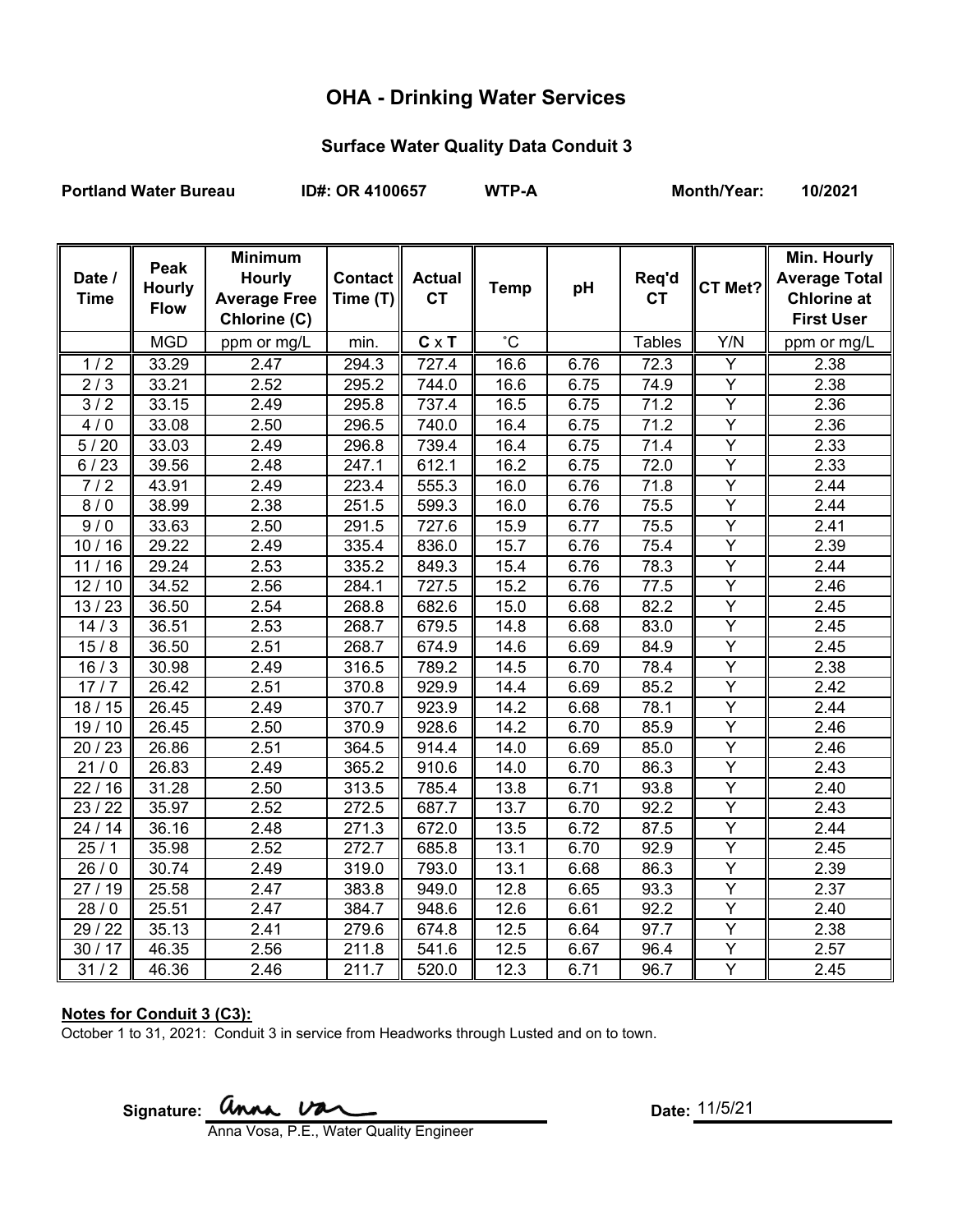## **OHA - Drinking Water Services**

### **Surface Water Quality Data Conduit 4**

Portland Water Bureau **ID#: OR 4100657** WTP-A Month/Year: 10/2021

| Date /<br><b>Time</b> | Peak<br><b>Hourly</b><br><b>Flow</b> | <b>Minimum</b><br><b>Hourly</b><br><b>Average Free</b><br>Chlorine (C) | <b>Contact</b><br>Time (T) | <b>Actual</b><br><b>CT</b> | <b>Temp</b>  | pH   | Req'd<br><b>CT</b> | CT Met?        | Min. Hourly<br><b>Average Total</b><br><b>Chlorine at</b><br><b>First User</b> |
|-----------------------|--------------------------------------|------------------------------------------------------------------------|----------------------------|----------------------------|--------------|------|--------------------|----------------|--------------------------------------------------------------------------------|
|                       | <b>MGD</b>                           | ppm or mg/L                                                            | min.                       | $C \times T$               | $^{\circ}$ C |      | <b>Tables</b>      | Y/N            | ppm or mg/L                                                                    |
| 1/6                   | 27.50                                | 2.46                                                                   | 306.6                      | 752.9                      | 16.6         | 6.78 | 73.4               | Y              | 2.32                                                                           |
| 2/7                   | 27.47                                | 2.49                                                                   | 307.2                      | 765.8                      | 16.6         | 6.78 | 72.0               | Y              | 2.28                                                                           |
| $\overline{3/7}$      | 27.38                                | 2.50                                                                   | 308.0                      | 770.1                      | 16.5         | 6.78 | 76.4               | $\overline{Y}$ | 2.27                                                                           |
| 4/7                   | 27.32                                | 2.50                                                                   | 308.7                      | 770.8                      | 16.4         | 6.75 | 71.2               | Y              | 2.32                                                                           |
| 5/21                  | 27.31                                | 2.52                                                                   | 308.9                      | 778.5                      | 16.4         | 6.76 | 75.3               | $\overline{Y}$ | 2.37                                                                           |
| $6/20$                | 27.38                                | 2.50                                                                   | 307.8                      | 768.7                      | 16.2         | 6.77 | 71.6               | Y              | 2.33                                                                           |
| 7/21                  | 27.59                                | 2.51                                                                   | 304.9                      | 765.6                      | 16.0         | 6.77 | 75.9               | $\overline{Y}$ | 2.40                                                                           |
| 8/6                   | 27.58                                | 2.34                                                                   | 304.0                      | 711.2                      | 16.0         | 6.77 | 77.6               | Y              | 2.41                                                                           |
| 9/6                   | 27.40                                | 2.50                                                                   | 308.0                      | 770.0                      | 15.9         | 6.79 | 75.7               | Y              | 2.35                                                                           |
| 10/12                 | 27.42                                | 2.06                                                                   | 307.9                      | 634.2                      | 15.7         | 6.56 | 69.1               | Y              | 2.33                                                                           |
| 11/8                  | 27.50                                | 2.52                                                                   | 307.4                      | 773.5                      | 15.4         | 6.72 | 78.1               | Y              | 2.38                                                                           |
| 12/16                 | 27.70                                | 2.52                                                                   | 305.1                      | 768.3                      | 15.2         | 6.75 | 78.9               | $\overline{Y}$ | 2.41                                                                           |
| 13/12                 | 29.31                                | 2.42                                                                   | 287.7                      | 695.3                      | 15.0         | 6.75 | 85.4               | $\overline{Y}$ | 2.32                                                                           |
| 14/6                  | 29.23                                | 2.51                                                                   | 288.0                      | 722.4                      | 14.8         | 6.64 | 83.7               | $\overline{Y}$ | 2.41                                                                           |
| 15/10                 | 26.79                                | 2.50                                                                   | 315.7                      | 787.8                      | 14.6         | 6.66 | 77.1               | Y              | 2.33                                                                           |
| 16/18                 | 26.82                                | 2.53                                                                   | 315.6                      | 797.3                      | 14.5         | 6.68 | 83.3               | $\overline{Y}$ | 2.37                                                                           |
| 17/11                 | 26.92                                | 2.51                                                                   | 314.5                      | 789.6                      | 14.4         | 6.68 | 84.5               | $\overline{Y}$ | 2.38                                                                           |
| 18/17                 | 26.95                                | 2.47                                                                   | 314.3                      | 776.5                      | 14.2         | 6.68 | 79.3               | $\overline{Y}$ | 2.35                                                                           |
| 19/9                  | 26.93                                | 2.48                                                                   | 314.4                      | 779.7                      | 14.2         | 6.70 | 79.4               | $\overline{Y}$ | 2.32                                                                           |
| 20 / 19               | 27.23                                | 2.50                                                                   | 309.3                      | 772.9                      | 14.0         | 6.68 | 77.5               | $\overline{Y}$ | 2.33                                                                           |
| 21/11                 | 27.30                                | 2.47                                                                   | 309.3                      | 765.1                      | 14.0         | 6.71 | 87.4               | $\overline{Y}$ | 2.35                                                                           |
| 22/16                 | 27.46                                | 2.46                                                                   | 308.2                      | 758.2                      | 13.8         | 6.71 | 88.6               | Y              | 2.28                                                                           |
| 23/11                 | 27.45                                | 2.50                                                                   | 308.9                      | 770.7                      | 13.7         | 6.69 | 86.1               | $\overline{Y}$ | 2.33                                                                           |
| 24 / 18               | 27.52                                | 2.44                                                                   | 307.8                      | 749.5                      | 13.5         | 6.70 | 90.2               | Y              | 2.34                                                                           |
| 25/10                 | 27.34                                | 2.48                                                                   | 309.6                      | 767.3                      | 13.1         | 6.68 | 86.8               | Y              | 2.39                                                                           |
| 26/8                  | 27.29                                | 2.55                                                                   | 309.9                      | 788.8                      | 13.1         | 6.66 | 89.1               | Y              | 2.41                                                                           |
| 27/19                 | 27.64                                | 2.48                                                                   | 305.9                      | 759.3                      | 12.8         | 6.65 | 92.3               | Y              | 2.42                                                                           |
| 28/2                  | 26.73                                | 2.49                                                                   | 310.8                      | 773.6                      | 12.6         | 6.65 | 91.9               | $\overline{Y}$ | 2.35                                                                           |
| 29 / 22               | 23.64                                | 2.39                                                                   | 333.0                      | 795.1                      | 12.5         | 6.62 | 89.9               | Y              | 2.18                                                                           |
| 30/7                  | 24.08                                | 2.54                                                                   | 330.6                      | 839.1                      | 12.5         | 6.65 | 96.9               | Y              | 2.41                                                                           |
| 31/12                 | 24.05                                | 2.37                                                                   | 330.7                      | 783.7                      | 12.3         | 6.68 | 93.7               | Y              | 2.36                                                                           |

#### **Notes for Conduit 4 (C4):**

October 1 to 31, 2021: Conduit 4 in service from Headworks through Lusted and on to town; Conduit 4 feeding Conduit 2 at Hudsons Intertie.

Signature: **UNAL UZAL** Contract Contract Contract Date:

Anna Vosa, P.E., Water Quality Engineer